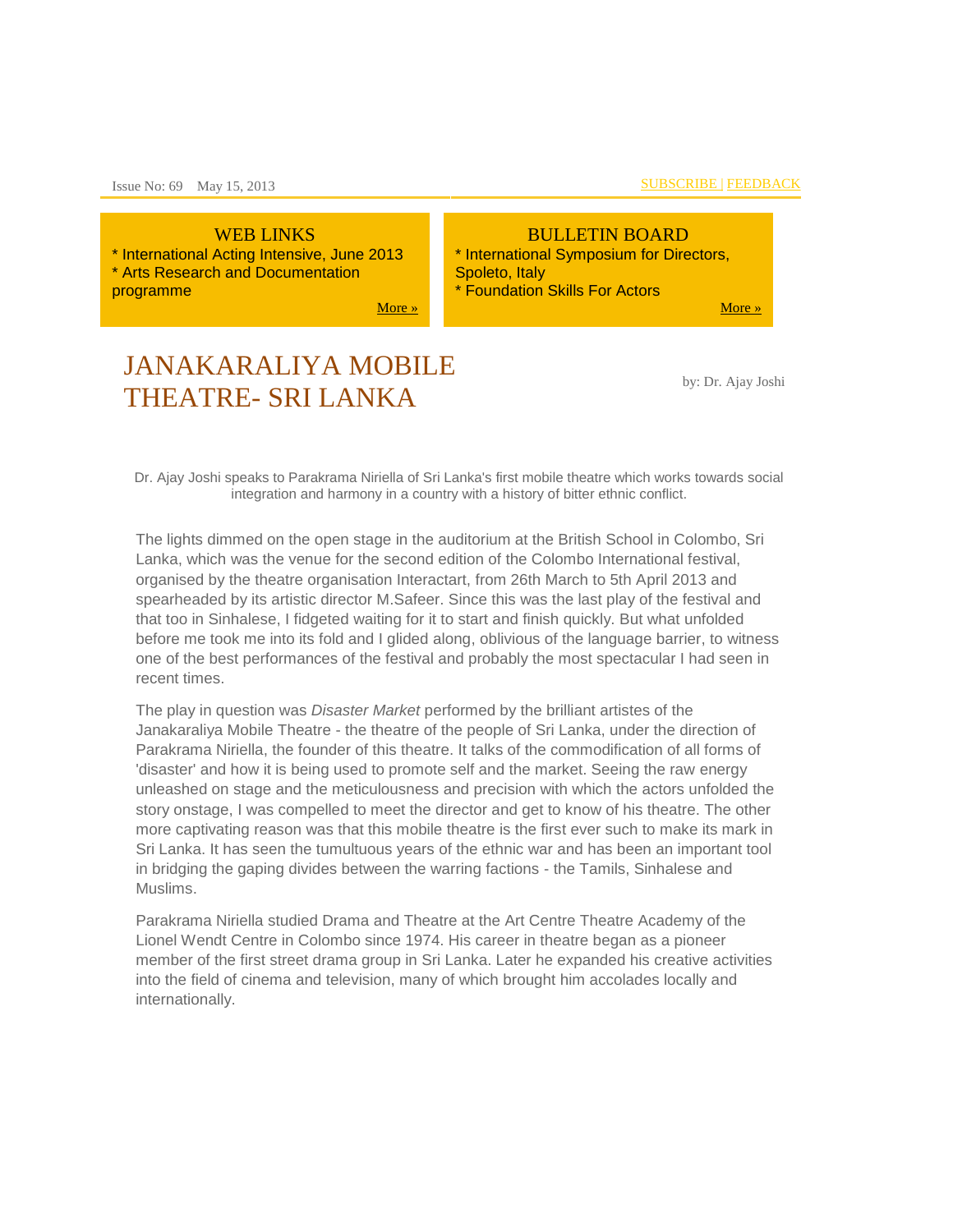#### Parakrama Niriella

#### **When did you start the Janakaraliya Mobile theatre and how did the name come to mind?**

We registered Janakaraliya and started organising activities legally on the 25 February 2003. Actually I initiated this as a collaborative work with one of my colleagues, veteran actor and dramatist H. A. Perera, who passed away in 2010. In Sinhalese 'Jana' means 'people' without any ethnic, language or cast barrier. 'Karaliya' means 'performing space'. As Janakaraliya Mobile Theatre provides access to the people to watch dramas sitting around the performing space without any class, race or cast barriers I named it as 'Janakaraliya'.

#### **What was the objective of starting this theatre?**

There are several objectives. I started my career as a street drama artist. I was a pioneer member of the first ever street drama group joining my theatre arts teacher, Dr.Gamini Hattotuwegama, in his street drama group in 1974 after studying theatre arts. We produced three dramas and travelled across the country performing them at waysides, under trees, open grounds, threshing floors, out-door stages and sometimes interior proscenium stages. It was a marvellous as well as a valuable experience for me to watch the common folk watching and enjoying the same dramas performed in different 'performing spaces'. What I saw made me realize that performing dramas shouldn't be limited to urban proscenium theatres. The fundamental weakness of our street dramas was they lacked in artistry, aesthetics and finesse. The principal objective of our street drama group was not to take theatre arts to the underprivileged majority who cannot afford nor have access to watch dramas in urban proscenium theatres. In my opinion we must inculcate the creative excellence, professional values, aesthetic qualities, smoothness and flow in our creations too. In order to prove my position I created a drama titled *Sekkuwa*'(Oil Press) in 1976. It depicted the existing political situation using various symbols. It was an aesthetic drama consisted of dancing, music and singing that could be performed at any performing space just like our street dramas. After that, in 1978, I produced Albert Camus' *The Just Assassins* in Sinhala and performed it in an open village space as an experiment. I realized that there should be a method to overcome obstacles from the environment when performing dramas of this nature in village spaces. The need of a full fledged mobile theatre as an alternate option for a proscenium theatre emerged at that time. That dream was realized after 25 years in 2003.

In 1977 an attack was launched against the Tamils living in this country. An organization was established to prevent this type of ethnic conflicts under the title Movement for Inter Racial Justice and Equality (MIRJE) with the participation of major leftist political parties and trade unions. I worked as a bureau member of that movement. This is the period 1979 / 1980. I created a street drama group under the title Open Arts Circle and tried to add a Tamil drama group to the team. Since there were different confrontational needs among the Tamil youth rather than acting in dramas my effort was unsuccessful. Another reason for the failure was that I was not known well among the Tamil community at that time. My endeavour was to create a multi ethnic drama group connected inseparably with my dream mobile theatre. I wanted to establish such a cultural group capable of taking drama and theatre in both Sinhala and Tamil languages for the entertainment, ecstasy, and wisdom of the Sinhala, Tamil and Muslim people living in far corners of this country.

#### **What was the political situation back then?**

In 2002, while Chandrika Kumaranathunga was the executive President of Sri Lanka the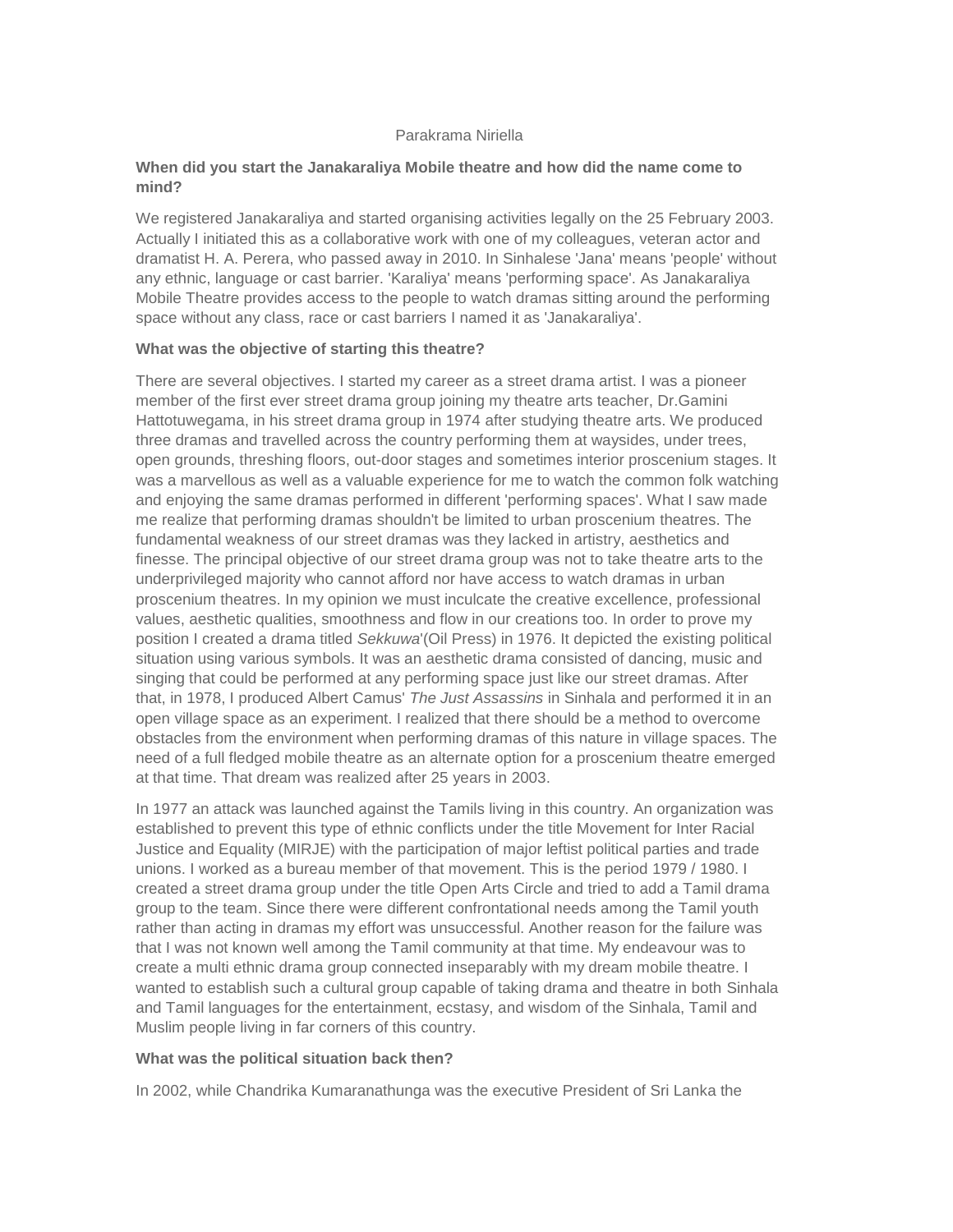opposition won the legislative power and Ranil Wickramasinghe became the Prime Minister of Sri Lanka. He signed an MOU with LTTE leader Prabhakaran and established a temporary peace in the country. Janakaraliya was launched during this temporary peace pact in 2003.

#### **How was the mobile theatre concept accepted in the initial years?**

It is a common practice in other countries for artists belonging to different ethnic groups to work together. But due to the friction, as the expectations of the Sri Lankan Tamils were not fulfilled by governments with a Sinhala majority and the resulting attacks against the Tamil population in 1956, 1977 and 1983 gradually these two communities started to drift away from each other. Therefore joint artistic creations by Sinhala and Tamil artists died away. In such a social context creation of a multi ethnic drama group after a number of years was subjected to scepticism and mistrust by extremists blinded by Sinhala and Tamil racism. Some racist newspapers attacked us saying we were white washing LTTE tigers while Tamil extremists thought it was a joke to use drama as a tool for bridging differences in an environment where their problems are stagnated. Some others accused us of taking advantage of the peace pact to earn dollars and dirty money. For some others it was a temporary effort. Most of the artists' response towards Janakaraliya was perverse. The mammoth performances by Janakaraliya during 10 years have silenced unjust critics of it.

#### **Did you have any role models in mind when you started? Your inspiration?**

In 1978 the Asian Cultural Forum on Development conducted a workshop in Raipur, India. I had the opportunity to participate in that session. The workshop was conducted by prominent Indian dramatist Habib Tanvir. There I was able to watch the drama *Charandas Chor* performed by Naya Theatre in an open stage at a village on one night and on a bare floor of a ground at another village. After watching that aesthetic drama, with dancing, music and singing, my opinion on street drama and how a drama should be created for performing for the common people was consolidated. Two Japanese dramatists participated in that workshop. They were from the Black Tent travelling drama group in Japan performing their dramas in their tent. During the workshop they showed a video documentary on the Black Tent drama group. I saw how dramas are performed in their tent theatre with approximately 250 seating capacity. This was a good answer for my imaginary mobile theatre. But they performed in a stage constructed in the proscenium method. This reminded me of our rural dramas known as Teeter. Teeter dramas were shown in large thatched sheds with about three hundred to four hundred audience. Also there are circus groups in our country. In their circus tents they performed for the audiences who were seated on all four sides. Circuses and other sports are performed in the space in the middle. One day I took 20 actors and performed in one of these circus tents. I realized it was ideal to perform dramas in a space where the audience is seated on all four sides. Accordingly I made the audiences sit around the performing space of my Mobile Theatre.

#### **You worked right through the war. How was your experience?**

Yes, even during the terrifying period of the war we travelled with the Mobile Theatre and regularly conducted drama festivals. In all districts we travelled to we conducted theatre arts programmes in the schools too. Our mission for an inclusive society with social and cultural harmony was conducted unbrokenly. Not only in the North but also in the South of our country there were tight security cordons. We encountered regular road blocks and barriers. The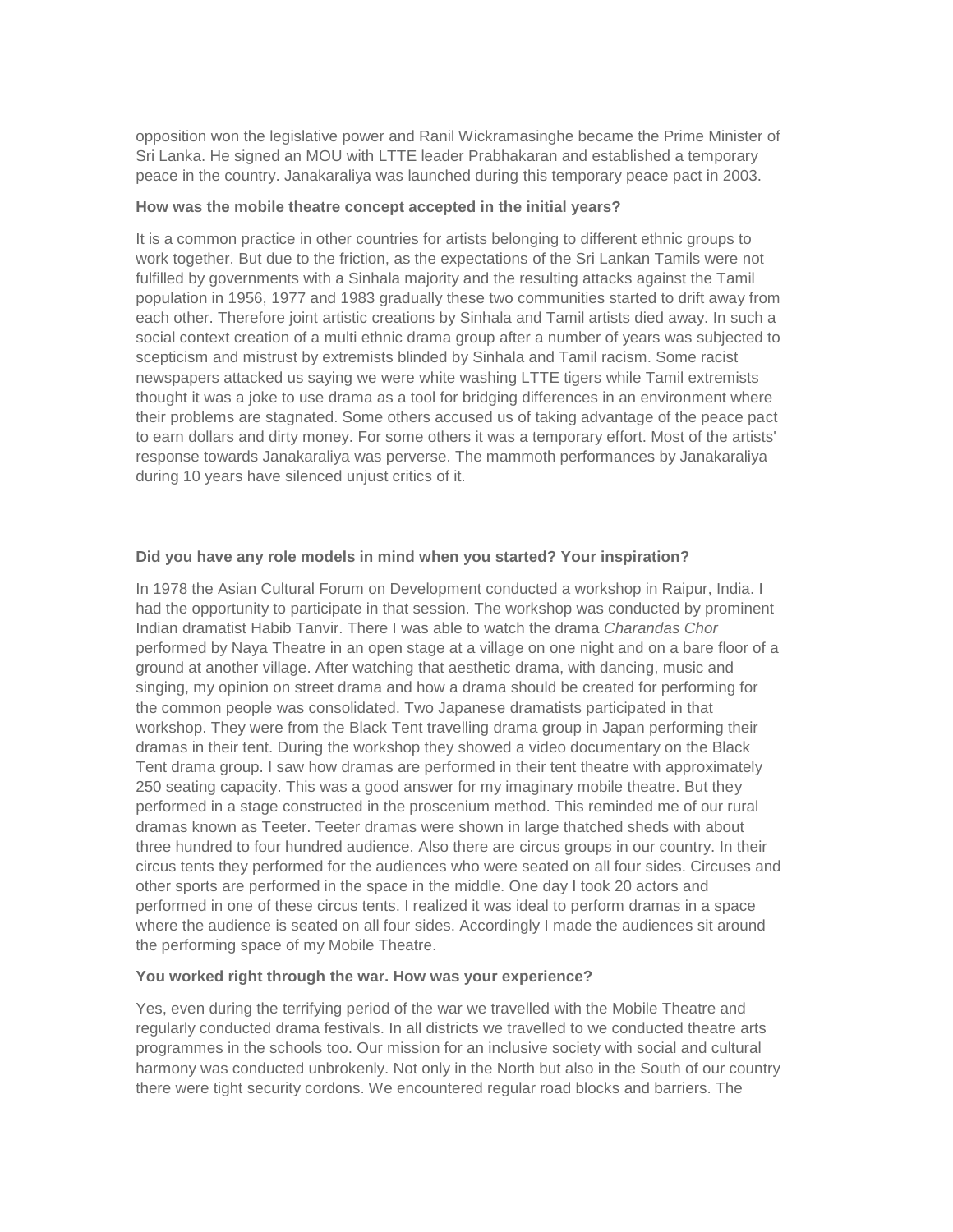Tamil boys and girls of our drama group were subjected to tough security inspections. But as the higher officials of the central government as well as the key officials of provincial governments accepted the need of a cultural movement to ease the conflict situation, our endeavours were supported at all districts. The civil status and country-wide recognition and trust enjoyed by me and my partner late H. A. Perera also helped in getting support from different sections of the society. Our biggest challenge was to protect the Tamil members from security forces and Sinhala extremists. The parents of the Tamil members were at ease since they thought their children were better protected at Janakaraliya than in their villages. Two of the most skilled members (a boy and a girl) had to flee to India with their parents due to threats. They are still living in refugee camps in Tamilnadu.

#### **Did you face any resistance then?**

In two locations in the South we confronted two minor incidents. One day in the Southern Province (Hambanthota) a group made a big clamour in front of our lodge. On another day while doing a street publicity campaign in another town in the same province, the public surrounded the team and handed them over to the police. When the task conducted by the group was explained they were released.

During the first two-three days at locations with Sinhala majority, the police emergency had been informed about a 'suspicious group'. In these instances the police had surrounded the lodge and inspected the group. Once they realized the truth they left. This has happened several times. After we were known to the general public there were no such problems.

#### **Were your movements or plays banned?**

Other than the Forum dramas all our drama scripts are approved by the Public Performance Board. We neither produce agit-prop' dramas openly talking politics nor dramas that the board is compelled to ban. If we continue to do drams subjected to regular bans we won't be able to carry out our mission. We produce dramas in order to widen the knowledge of the people and their astuteness through ecstatic and aesthetic entertainment.

#### **What kind of topics do you handle? You have an assortment of actors- Tamil, Sinhalese, and Muslim. How is it working with such multi-ethnicity?**

Most of the times we choose topics close to our experiences, those that criticise political and social situations. Take *Charandas*, which was based on Habib Tanvir's *Charandas Chor*. From the third scene the story was changed to suit Sri Lankan political and social realities. It strongly criticised the falsehood, corruption and anomalies existing in our society. We produced a drama titled *Makaraksha* based on the Russian dramatist Yevgini Swath's *The Dragon*. It depicts pervasiveness of a backward society that fails to rise against a cruel autocratic ruler. *Andara Mal* interprets the anomalies and unequal distribution of resources within the education system. *Seethambara Pata* shows how rulers fool people. Although these dramas discuss politics and social discrepancies they are not populist dramas or agit-prop that discuss raw politics.

#### Charandas

Our dramas do not discuss peace or sends messages on peace. Our process of making dramas and the way we perform them help communicate and propagate philosophies of peace and harmony. Sometimes dramas with light substance help in this matter. For example,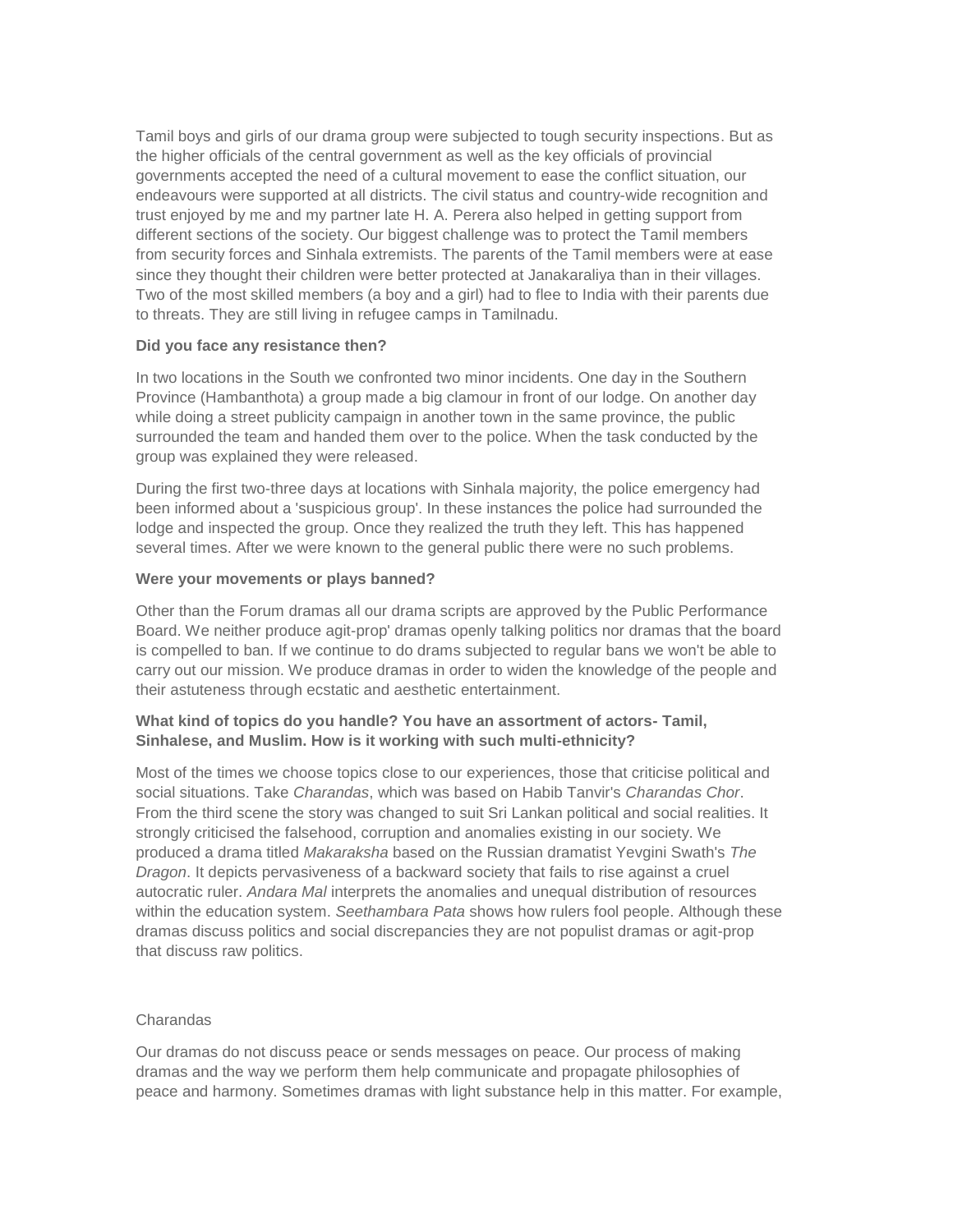while we conduct workshops for Sinhala, Tamil and Muslim youth or for school teachers we use light entertaining stories such as *How Andare Ate Sugar* or *How the Village Chief Went to Heaven*. Making use of such light stories sometimes helps to communicate solid messages. The important factor in these is how a group of youth or teachers belonging to three communities work together in a creative process as one team. Are there any better ways to promote or inculcate peace and harmony among people and teaching them to respect each other's cultures, other than the process of working together? Students and teachers belonging to three communities are working towards a common goal of creativity! The process is stronger than any message given by a drama because the persons actively engaged in such processes understand better the values of inclusiveness and strength in unity.

There is an instance where this process was advanced. I used the Sanskrit drama *Mrichchakateeka* believed to have been produced in 400 BC by a king named Shudraka. At a glance it is a light entertaining drama based on a love story without deep substance. But there are more dramatic or theatrical features in this drama compared to other Sanskrit dramas. Initially we edited the script and produced a Sinhala drama under the title *Meti Karattaya*. It was a great production bagging several awards at the State Drama Festival. Then the Sinhala and Tamil actors of that drama went to Batticaloa in the Eastern Province and produced a Tamil version, of it namely *Mruchchakateeham*, as a joint venture with the Tamil students of Swami Vipulananthan Aesthetic Education Institute affiliated to the Eastern University. Sinhala and Tamil traditional drama styles and music were infused into that drama. It became an outstanding production and created a wonderful impact among the Eastern Tamil community and scholars. These are exemplary productions for our pluralistic society for promoting inclusiveness.

We can cite three similar examples. We established a drama group in the estate sector training a group of Tamil youth. I gave them a unique assignment during the training. It was to produce a drama based on a Sinhala, Buddhist Jathaka story *Nalapana*. They produced a wonderful drama using dancing, singing and music of traditional Kaman Kuttu style prevailing among the estate Tamil population. It's being performed at Janakaraliya drama festivals to date after some improvements. It was recognized as a great infusion of two traditions. *Enthayum Thayum* by veteran Tamil dramatist Kulanthei Shanmugalingam was translated into Sinhala and produced by the Tamil members of the Janakaraliya drama group. Parallel to that a Tamil drama was produced by the Sinhala members of the group. These types of integrating productions have not being produced in Sri Lanka for decades. In a multi-ethnic society of Sri Lanka these productions have become outstanding creations.

#### **From where do these actors come? Their background?**

We recruit members for the Janakaraliya drama group from far away localities of the country. Most of them are from rural families. Few of them are from urban middle class. Some Tamil members are sons and daughters of the labourers working in the upcountry tea estates. Majority have failed to secure university entrance, not trained in any profession. They were given continuous theoretical and practical in-house training.

**While lecturing at the university esp. in Batticoloa, I realised that many drama students were involved in community theatre and your mobile theatre. Is it a common feature for students from the university to be a part of the troupe?**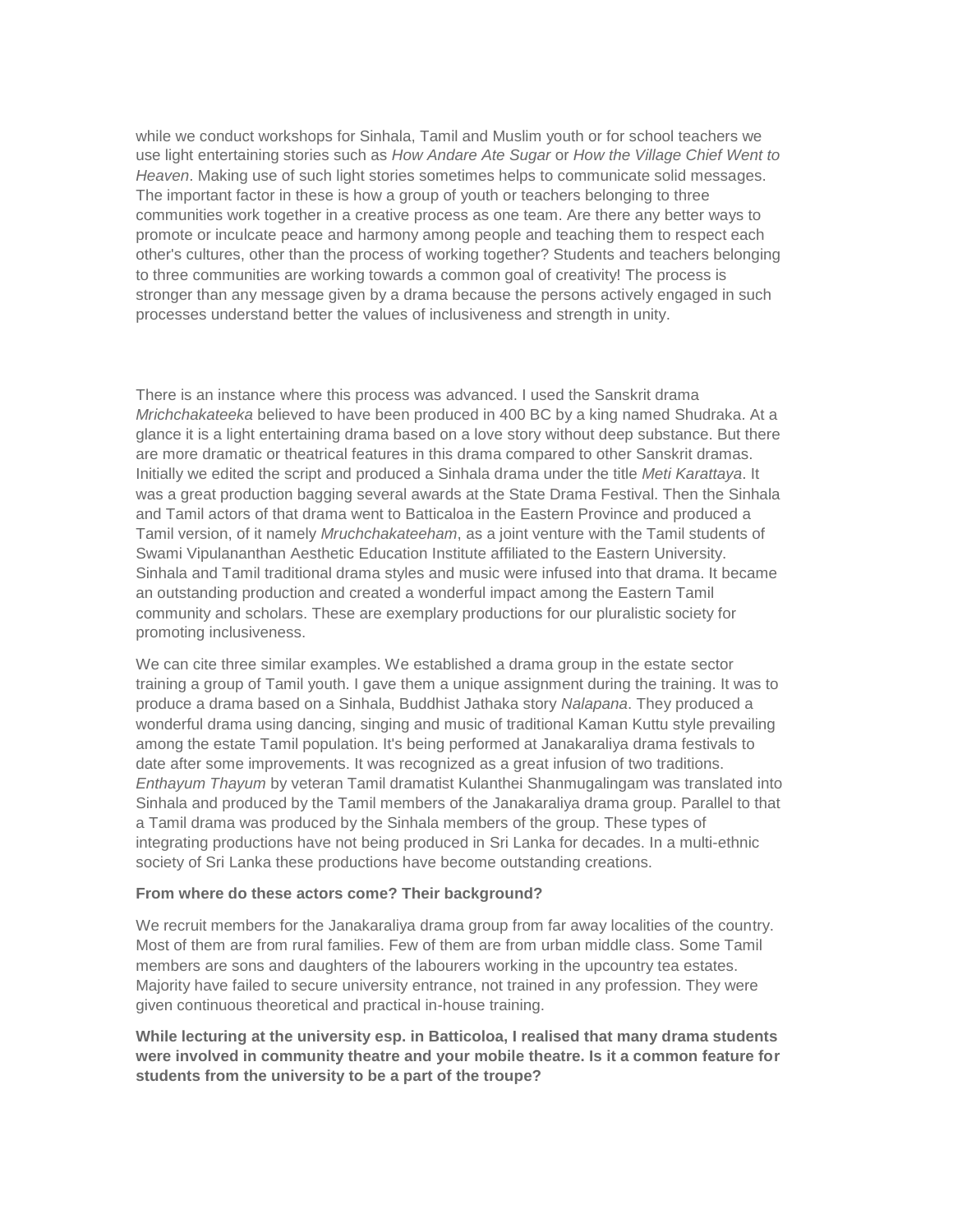Your understanding is correct. Lecturers teaching theatre arts in the University of Batticaloa in Tamil language mainly, probably only use Community Theatre as practices for the students. They also focus on sending raw messages to the Tamil people through Community Theatre on subjects such as women's liberation, household aggression, child abuse, consumption of liquor, usage of insecticide and modern machinery in farming, etc. Other than that they concentrate mainly on teaching traditional and historical styles like Kuttu. Teaching universal theatre arts is limited to theory only. There are no teachers knowledgeable in teaching modern or contemporary theatre arts. They are caged firmly within their traditional styles and Applied Theatre. Both students and teachers are engaged in theatre arts without a universal attitude but with an anthropological attitude. It is a great obstacle for the development of Sri Lankan Tamil theatre arts. The reason for this situation is that the conflict situation prevailing for years has separated the Tamil people including the scholars from the external world limiting resources to acquire universal knowledge of theatre.

#### **Currently you have a big mobile theatre space. Was it always so big from the beginning?**

Janakaraliya has two different mobile theatres. One is big and known to us as Mother Theatre. 600 adults or 800 school children could be seated in it. This can be arranged or assembled for watching from all four sides, as Thrust Theatre for watching from 3 sides or as Proscenium Theatre where the audiences are seated against the performing space at one side.

We have two more mobile theatres known as Mini Theatres. Most of the time these are assembled in schools grounds where there's no space for performances. 300 children can watch dramas in these theatres seated on the ground. It is constructed similar to a wide spread shadow under a tree.

#### a performance in the Mother Theatre

#### **Who are your audiences for the plays? Do they pay for watching the plays?**

Janakaraliya audiences include Provincial Governors, Ministers and Members of Parliament, senior officers of armed forces and people from states including people traditionally considered as lowest ranks. Our common seating arrangement cannot be separated class wise. Our audiences congregate without biases of race, class, creed, cast or status. We charge Rs. 100/- for adults and Rs. 50/- for a child to watch dramas at our festivals. We perform our dramas free of charges for rural peasants and marginalized communities in open spaces, with support of funding from local sponsors, funding agencies or NGO's.

In addition Janakaraliya dramas are performed for the urban population at proscenium theatres in towns. These are organized by professional contractors engaged in organizing drama performances. Urban audiences pay for these performances ranging from Rs. 50/- to Rs. 3000/-. Janakaraliya and its members are able to earn additional income through these performances.

**Considering that you have Tamil, Muslim and Sinhala actors, how do you handle the language issue? How do you decide which language to do the play in? Is it decided by the area in which you are performing? Have you done plays which are bilingual or trilingual?**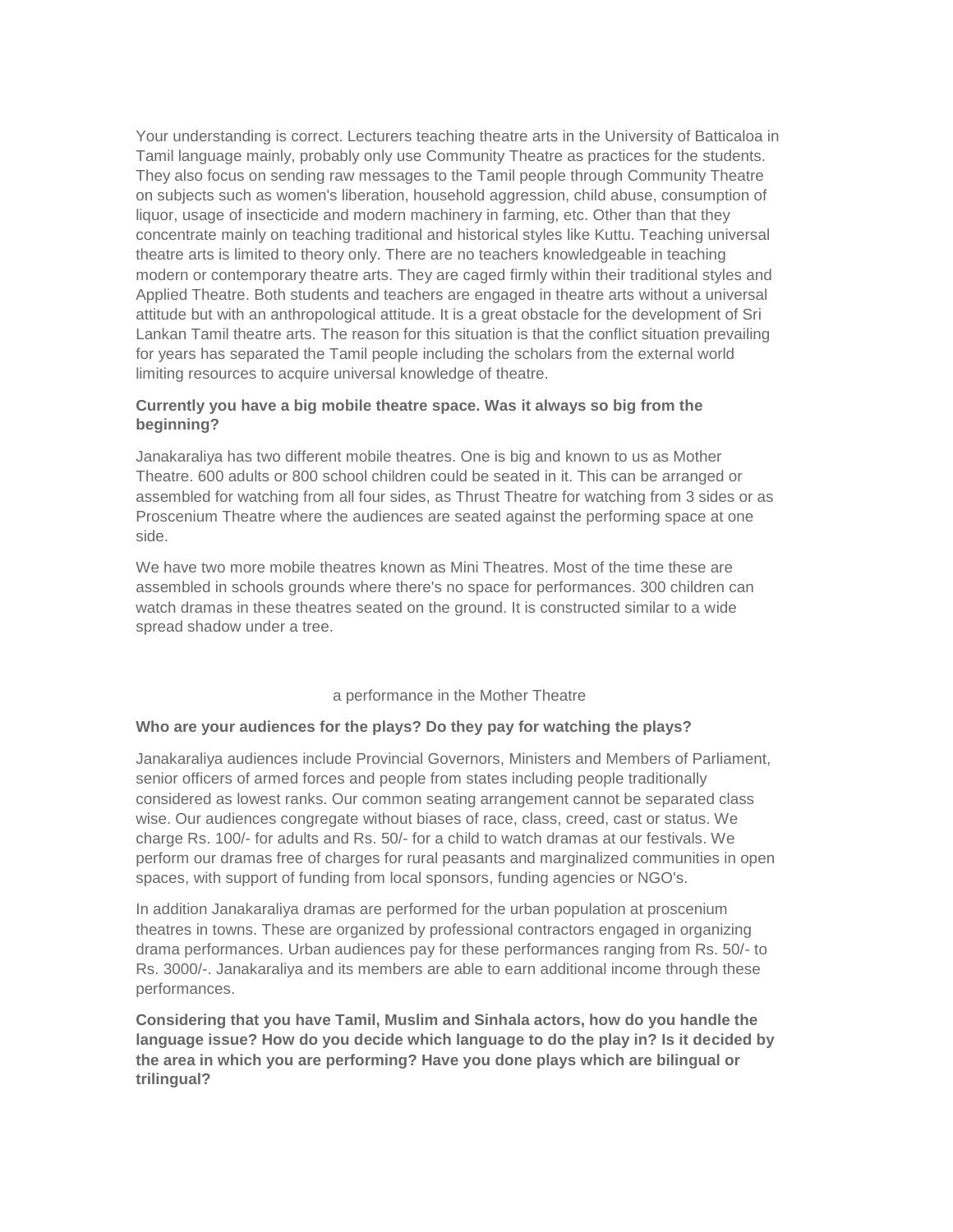Majority of Tamil and Muslim people in our country know Tamil language. Most of the Sinhala people do not know Tamil language. Therefore we perform dramas in Sinhala when the majority living in that particular location are Sinhala and if the majority of the audience is Tamil or Muslim the drama is performed in Tamil. When all three communities are congregated we perform in both languages. Our multi ethnic drama group is trained to perform all our dramas in both languages.

#### **You said this is the only one of its kind in Sri Lanka. Any particular reason for that?**

I always say this is the first ever mobile theatre in Sri Lanka and the first ever multi-ethnic theatre group in Sri Lanka. It is the truth. This wonderful theatre and the multi ethnic drama group inseparably connected to each other. We were able to establish the mobile theatre and the Multi Ethnic Drama Group because we opted to stay away from the traditional method of drama performance and focused on our mission of social integration and communal harmony.

#### **What the future plans for the mobile theatre?**

My objective is to find ways and means of revenue for self subsistence for the continuity of the institution and its members. Janakaraliya now has the resources collected for that purpose. There is a massive fan support for us. Today Janakaraliya has arrived at an important juncture. Many of its artists have won highest awards at the State Drama Festivals and National Youth Drama Festivals. Dramas considered being Best Drams have been produced by Janakaraliya. Members' have had opportunities to participate in international drama festivals and travel overseas. As a result Janakaraliya is recognized nationally and internationally. Janakaraliya has been selected as one of the 10 Best Cultural Groups in the Asia-Pacific region. In addition Janakaraliya has received numerous donations and resources. From 2011 International Organizations stopped assisting Sri Lankan NGOs. Under such a situation Janakaraliya will not receive international aid, but with above mentioned positive factors the need to forge ahead is our challenge today.

*Dr Ajay Joshi is a practicing dentist, with a PhD in theatre criticism and an MA in Journalism and Mass Communication. He has freelanced as a theatre journalist for publications like Times of India, Indian Express, Saakal, PtNotes, Himal etc. He is involved in theatre as a media person, organiser, coordinator, judge and teacher*

## WEB LINKS

#### [International Acting Intensive, June 2013](http://orgmail.mailpro.io/nok.x?e=amFuYWthcmFsaXlhQGdtYWlsLmNvbQ==&j=ODJmN2E5N2VlODZiNDdjNzdmM2FjMzRmMTJiMDVhMTk=&s=dGhlYXRyZWZvcnVt&l=http%3A%2F%2Fsddseducation.com%2F)

Naseeruddin Shah has teamed up with Geraldine Cook and Australia's premier Arts Training Institute, the Victorian College of the Arts (VCA)/University of Melbourne (ranked no.1 in Australia\*), along with Professor Dalip Sondhi, to bring you a once in a life time experience to be trained by some of the finest International Acting Tutors

SDDS Education Australia is very proud to be able to bring you this outstanding opportunity to work with the very best Film and Theatre professionals from India and Australia to be hosted at Mumbai's National Centre for Performing Arts (NCPA) from 12 to 24 June.

#### [Arts Research and Documentation programme](http://orgmail.mailpro.io/nok.x?e=amFuYWthcmFsaXlhQGdtYWlsLmNvbQ==&j=ODJmN2E5N2VlODZiNDdjNzdmM2FjMzRmMTJiMDVhMTk=&s=dGhlYXRyZWZvcnVt&l=http%3A%2F%2Fwww.indiaifa.org%2Fpdf%2Fard%2F2013%2FEnglish_ARD_RFP-2013.pdf)

India Foundation for the Arts is inviting proposals under our Arts Research and Documentation programme for the year 2013-2014. The last date for the receipt of draft proposals is June 15, 2013 and the last date for the receipt of final proposals is July 15, 2013.